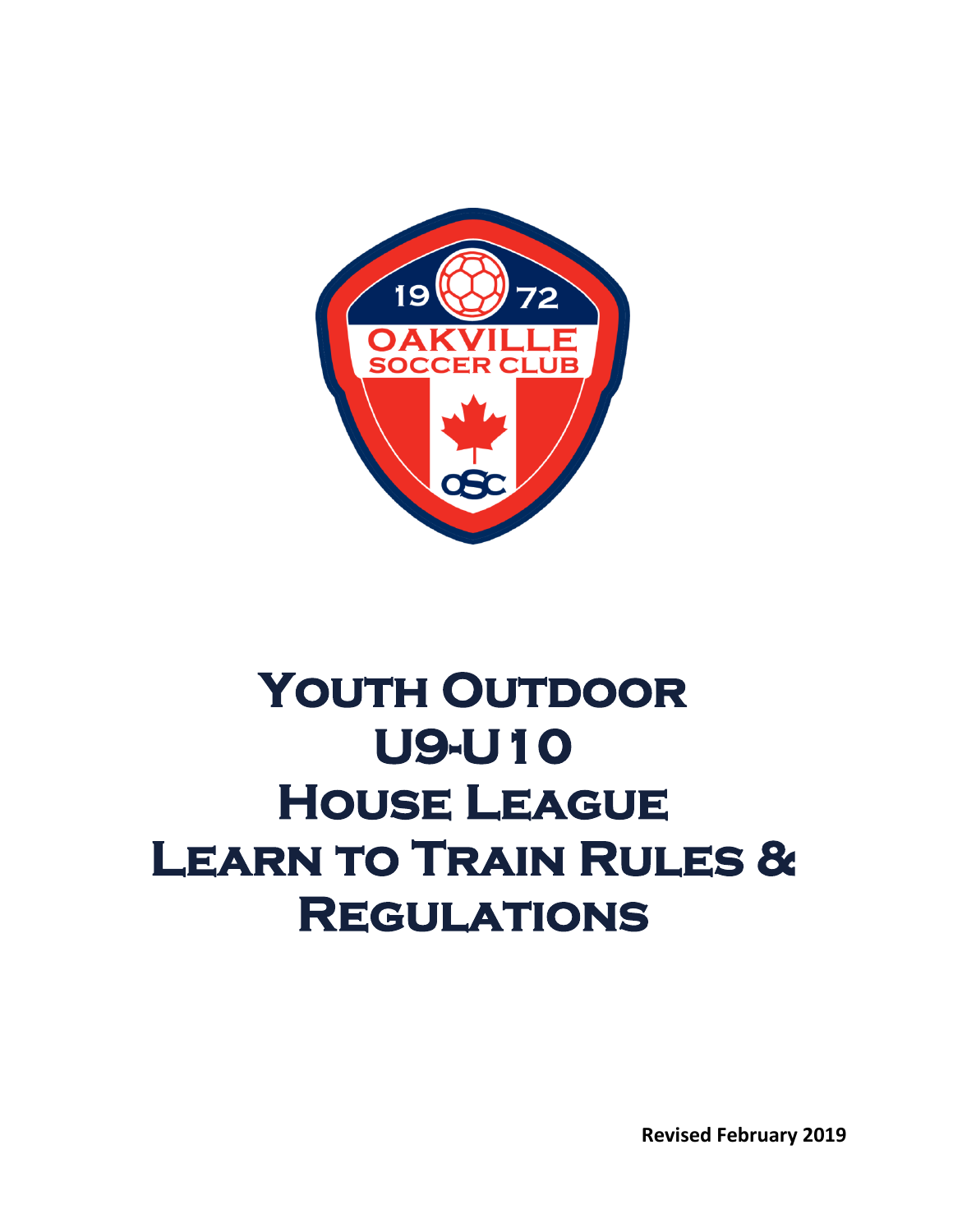# **LEARN TO TRAIN (U9-U10) HOUSE LEAGUE RULES**

#### **The Field (60 x 40)**

• Learn to Train Soccer U9/U10 games shall be played only on fields designated and assigned by the Oakville Soccer club for the Learning to Train Soccer program

#### **The Ball**

- Size 4 balls shall be used at all times
- The home team shall supply the game ball

# **Number of Players**

- Each team roster has fourteen (14) registered players
- OSC reserves the right to over roster depending on registration numbers
- The U9/U10 Learn to Train soccer game is played with seven (7) players per team on the field (1 goalkeeper, 6 outfield players)
- All players must experience and rotate through all positions
- The minimum number of players a team is permitted to play with is five (5), including the goalkeeper

# **Match Officials**

- As per Ontario Soccer, U9/U10 games do have Match Officials assigned to them
- Match Officials shall explain infractions to the offending players
- Match Officials shall collect [game sheets](https://www.oakvillesoccer.ca/images/publications/2018/yhl/u7-u18-game-sheet.pdf) prior to the start of the game

#### **Duration of the Game & Playing Time**

- The U9/U10 soccer games shall be played with two 25 minute halves
- All games shall have a half time break of 5 minutes
- **Each player must receive equal playing time**
- Games shall be postponed only when:
	- o Ordered by the Match Official
	- o In the absence of a Match Official, both coaches agree that the weather and/or the field conditions are unsafe
	- o The Town of Oakville withdraws the grass field permit
- If a game is abandoned after the first half has been played, the game is official and deemed to be complete
- If a game is abandoned due to unforeseen circumstances before the first half has been played, the game may be rescheduled at the discretion of OSC. The coaches must advise the convenor of this occurrence and submit the game sheet. The Match Official must indicate on the game sheet the time the game was abandoned and reason and/or submit a 'Special [Occurrence'](http://www.oakvillesoccer.ca/images/publications/2016/club-info/org-policies/osc-serious-occurrence-report-form-2016.pdf) report form.

#### **Start of Play**

• At the beginning of a game, choice of sides and the kick off shall be decided by the toss of a coin. The team which wins the toss shall decide which goal to attack in the first half. The team that lost the toss will take the kick off.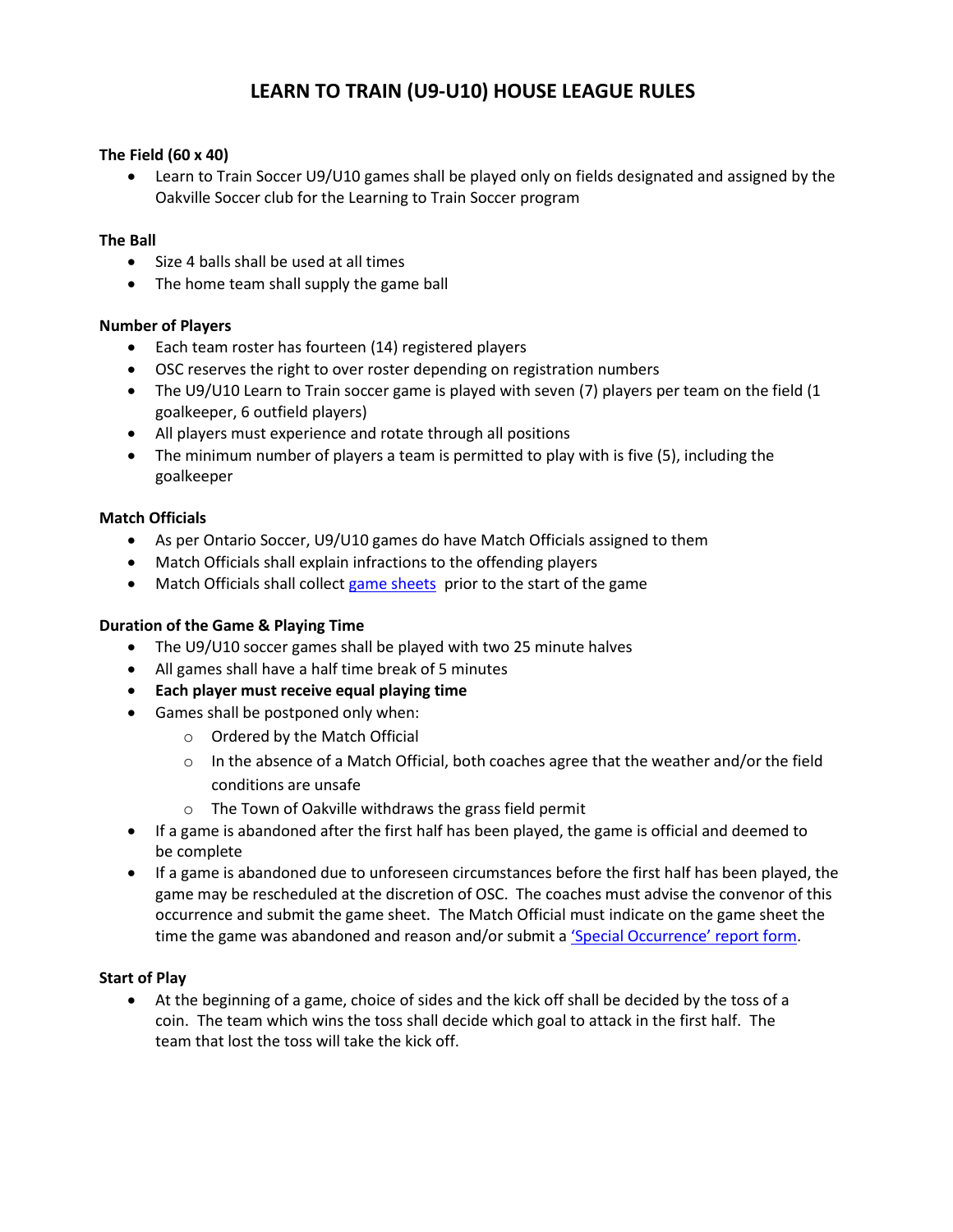- At a kick off, all players shall be in their own half of the field of play. All players opposing the team taking the kick off shall be not less than 6 yards (5.5m) from the ball until it is kicked off.
- The game shall be started by the Match Official blowing his/her whistle
- The ball will be in play when it is kicked and moved in any direction
- For any infringement of this rule, the kick off shall be retaken
- Should the player taking the kick off play or touch the ball a second time before it has been played or touched by another player, a free kick shall be awarded to the opposing team
- After a goal has been scored, the game shall be restarted by a kick off, to be taken by a player of the team against which the goal was scored
- After the first half of play, the teams shall change sides. The second half kickoff shall be taken by a player of the team that did not start the game
- For any stoppage not mentioned elsewhere in these rules, the Match Official shall restart the game by dropping the ball at the place where it was when play was stopped, unless play was stopped in the penalty area. In this case, the ball shall be dropped on the penaltyarea line at the point nearest to the where the ball was when play was stopped. The ball shall be in play as soon as it touches the ground.
- A goal may be scored directly from the kickoff

# **Ball In and Out of Play**

- The ball is **out** of play:
	- o When the whole of the ball has crossed the goal line or touch line, whether on the ground or in the air
	- o When the play has been stopped by the Match Official.
- The ball is **in** play:
	- $\circ$  At all other times including when it rebounds into play from a goal post, a cross-bar, referee and remains in the field of play

# **Method of Scoring**

- A goal is scored when the whole of the ball has crossed over the goal line, between the goalposts and under the cross-bar, provided it has not been thrown, carried or intentionally propelled by hand or arm, by a player of the attacking team
- The Match Officials shall be the sole judge as to whether a goal has been scored
- During the course of play, should any outside agent prevent the ball from passing into the goal or assist the ball into the goal, play shall be stopped. The Match Official shall restart the game by dropping the ball
- There are no scores or standings as per [Ontario Soccer LTPD Recreational Matrix](https://cdn4.sportngin.com/attachments/document/0112/8095/Recreational_MATRIX_Outdoor_Feb232018.pdf?_ga=2.266997710.1305206003.1552077410-460855530.1550158881)

# **Substitutions**

- Unlimited substitutions are permitted at the following times by notifying the Match Official:
	- o On a throw-in for either team.
	- o After a goal is scored by either team.
	- o At a goal kick by either team.
	- $\circ$  At the start of the 2<sup>nd</sup> Half.
	- o To replace an injured player.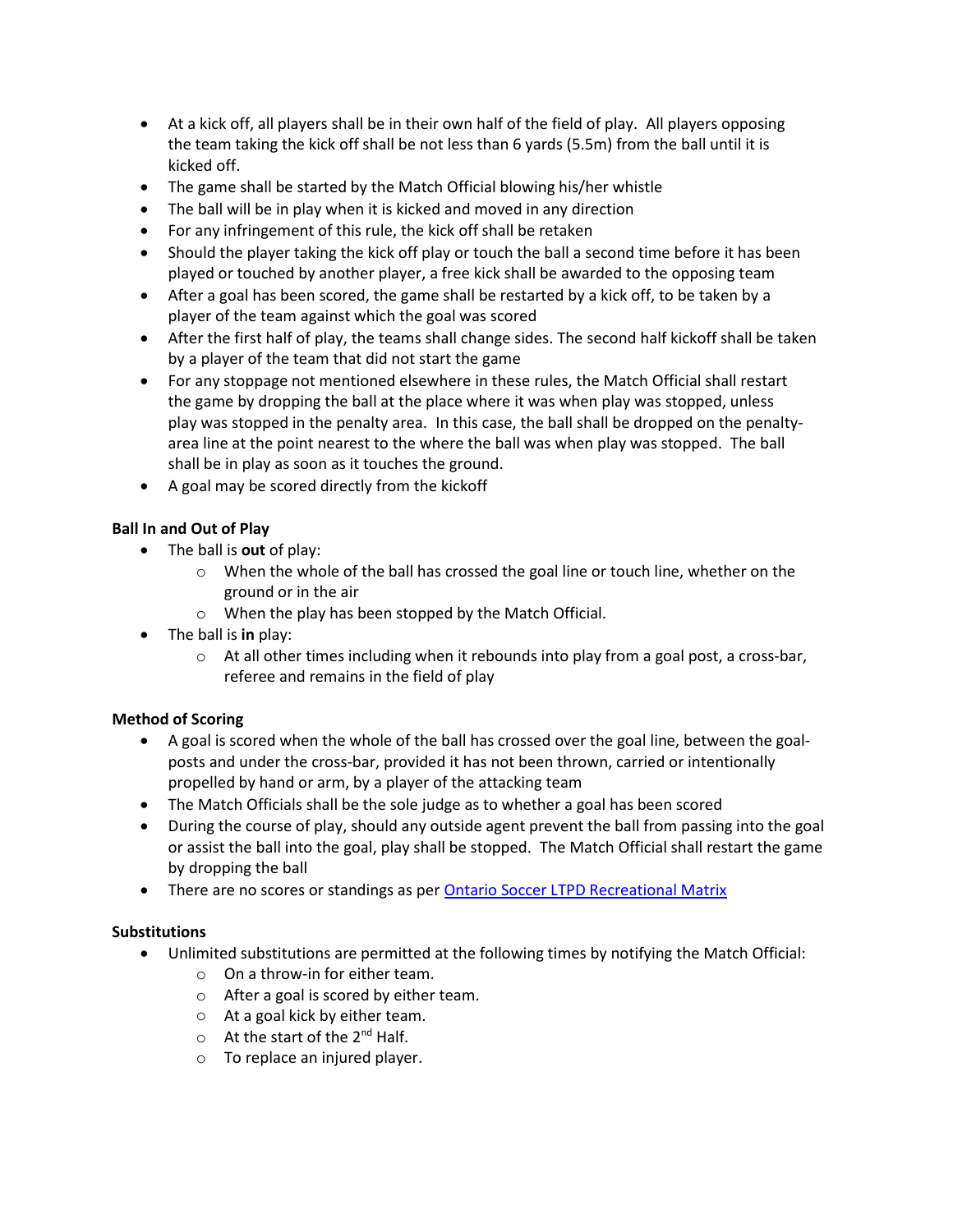# **Pass Ins/Dribble Ins (U9/U10)**

- When the whole of the ball has crossed the touch line, either on the ground or in the air, the ball shall be passed in from the point where it left the field of play, by a member of the team opposing that of the player who last played or touched it.
- The player taking the pass in shall face the field of play and pass the ball from on, or behind, the touch line
- The ball must be stationary and placed on or behind the touch line
- The ball is in play when it enters the field of play
- Opposing players must be at least 3 meters away
- The kicker must first touch the ball into the field of play and pass the ball to a team-mate before scoring
	- $\circ$  If a player scores without the ball being touched a second time, play will restart with a goal kick or corner kick.

# **Indirect Free Kick**

- For any infringement of the rules when the ball is in play, the Match Official may award a free kick to the non-offending team. The free kick shall be taken from the place where the infringement occurred. If the infringement occurs within the offending team's penalty area, a penalty kick will be awarded to the attacking team. See the penalty kick procedures outlined below for further detail.
- At the taking of a free kick, the ball shall be stationary and all opponents shall be not less than 6 yards (5.5m) from the ball until it has been kicked. The ball shall be in play when it is kicked and moved.
- A player taking a free kick within his own penalty area shall kick the ball into play beyond the penalty area. The ball shall be in play when it has been kicked and moved and has passed outside the penalty-area. All opponents shall be outside the penalty area and not less than 6 yards (5.5m) from the ball until it has been kicked. For any infringement of this rule, the free kick shall be retaken.
- A player taking a free kick shall not play or touch the ball a second time until it has been played or touched by another player. For any infringement of this rule, a free kick shall be awarded to the opposing team.
- A goal may not be scored directly from a free kick
- All free kicks are considered to be indirect with the exception of the penalty kick

#### **Penalty Kick**

- A penalty kick shall be taken from the penalty mark. All players, with the exception of the defending goalkeeper and the player taking the kick, shall be outside the penalty-area, behind the ball but within the field of play, not less than 6 yards (5.5m) from the ball until it has been kicked.
- The goalkeeper shall remain on his own goal line facing the kicker, and between the goal posts, until the ball has been kicked
- The player taking the penalty kick must kick the ball forward. The ball shall be in play when the ball is kicked and moves forward. The player shall not play or touch the ball a second time until it has been played or touched by another player.
- If necessary, the time of play shall be extended to allow a penalty kick to be taken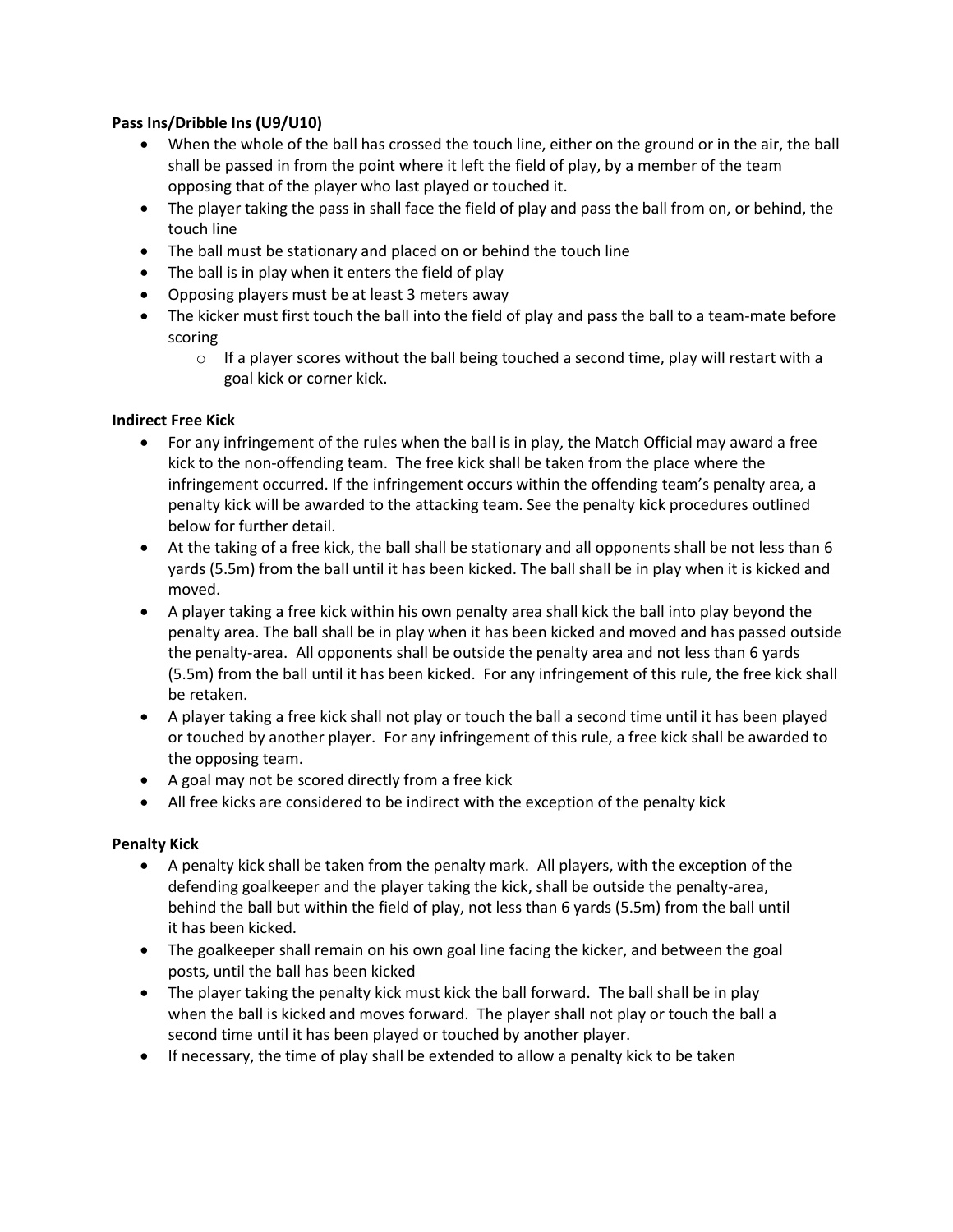#### **Fouls and Misconduct**

- A player who, in the opinion of the Match Official, intentionally commits any of the following offences, shall be penalized by the awarding of an indirect free kick to the opposing team:
	- o Spits at an opponent/teammate
	- o Bites an opponent/teammate
	- o Kicks or attempts to kick an opponent/teammate
	- o Trips or attempts to trip an opponent/teammate
	- o Jumps at an opponent/teammate
	- o Charges an opponent/teammate
	- o Strikes or attempts to strike an opponent/teammate
	- o Holds an opponent/teammate
	- o Pushes an opponent/teammate
	- $\circ$  Handles the ball deliberately, (except a goalkeeper from within his own penalty area)
	- $\circ$  Tackles an opponent to gain possession of the ball, making contact with the opponent before touching the ball
- Should a player commit one of the above offences within his own penalty area, a penaltykick shall be awarded

#### **Retreat Line**

- To allow our young players to learn and gain confidence in how to play the ball out from the back and build an attack, as opposed to the goalkeeper/last player kicking it aimlessly up the field, the concept of the retreat line has been introduced in mini soccer.
- What would happen is as follows:
	- $\circ$  When the goalkeeper has the ball at a goal kick or after making a save the opposing team members would "retreat" to a third of the field
	- o Once all the opposing players have retreated to the line the goalkeeper can successfully throw or pass the ball to one of his/her teammates
	- o Once the teammate has received the ball the opposing players can then start to apply pressure to the player with the ball this gives the player on the ball the time and space required to have a look, receive the ball and choose to dribble or pass to a teammate without being marked or under immediate pressure
- In the 7 v 7 game the retreat line will be at the  $1/3^{rd}$  line of each team's respective half
- The Match Official should ensure the retreat line is visible and in the correct location

See below for an example. The red cones are at the  $1/3<sup>rd</sup>$  line of the field representing the Retreat Line

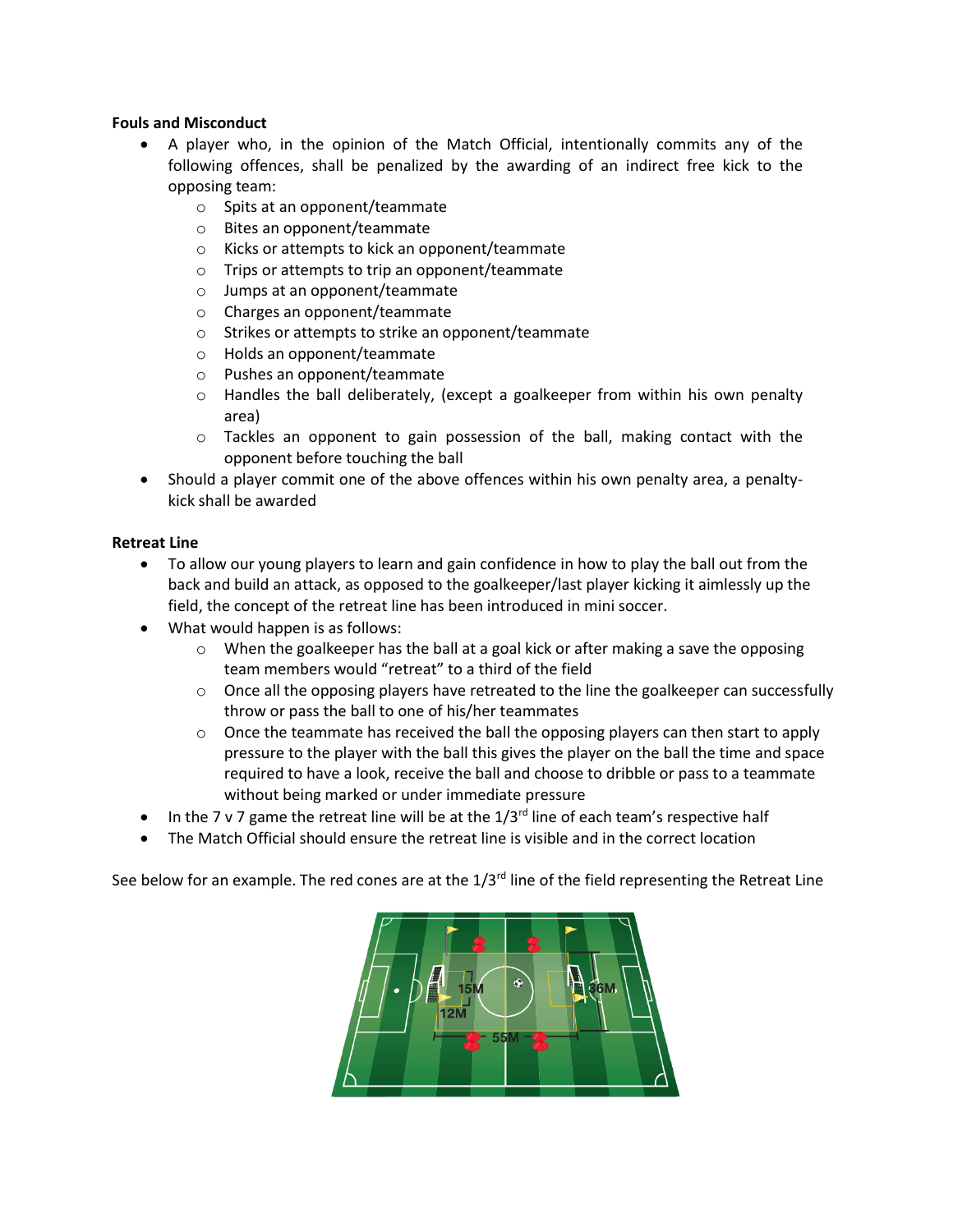# **Goal Kick**

- A goal kick is a method of restarting the play when the ball, having last touched a player of the attacking team, passes over the goal line, either on the ground or in the air but not between the goal posts and under the crossbar. The ball shall be kicked into play from a point within that half of the penalty area nearest to where the ball crossed the goal line.
- At the taking of a goal kick, all opponents shall be behind the retreat line
- If the player taking the goal kick plays or touches the ball a second time before it has been played or touched by another player, a free kick shall be awarded to the opposing team.
- A goal may not be scored directly from a goal kick
- Only the goalkeeper is to restart play from a goal kick. This will provide the goalkeeper with both the practice and confidence in playing out of the back.

# **Corner Kick**

- When the whole of the ball has crossed the goal line, either on the ground or in the air, excluding that portion between the goal posts, having last been played or touched by a member of the defending team, a corner kick shall be awarded to the attacking team.
- The corner kick shall be taken from within the corner arc nearest to where the ball crossed the goal line. All opponents shall be not less than 6 yards (5.5m) from the ball until it has been kicked.
- The ball is in play when it is kicked and moves
- If the player taking the corner kick plays or touches the ball a second time before it has been played or touched by another player a free kick shall be awarded to the opposing team
- A goal may be scored directly from a corner kick

# **The Goalkeeper**

- The goalkeeper is the only player allowed to use his/her hands to handle the ball in the penalty area.
- The goalkeeper cannot handle the ball outside the penalty area
- If the goalkeeper handles the ball outside the penalty area, a free kick will be awarded to the attacking team and taken at the location where the offence occurred
- The goalkeeper may put the ball back into play within the penalty area either by kicking or throwing the ball. The 6 second rule will not be called on the goalkeeper, who can, therefore, run up to the line before releasing the ball. Drop kicks are permissible; however we encourage our goalkeepers to play the ball out from the back.

#### **Offside**

• There are no offsides in the U9/U10 Learn to Train soccer program

#### **Extreme Heat**

• When the weather is extremely hot, The Match Official will provide a water break in the middle of each game half. This is for the sole purpose of giving **only** those players on the field some water. It is **not** to be used for coaching or other purposes.